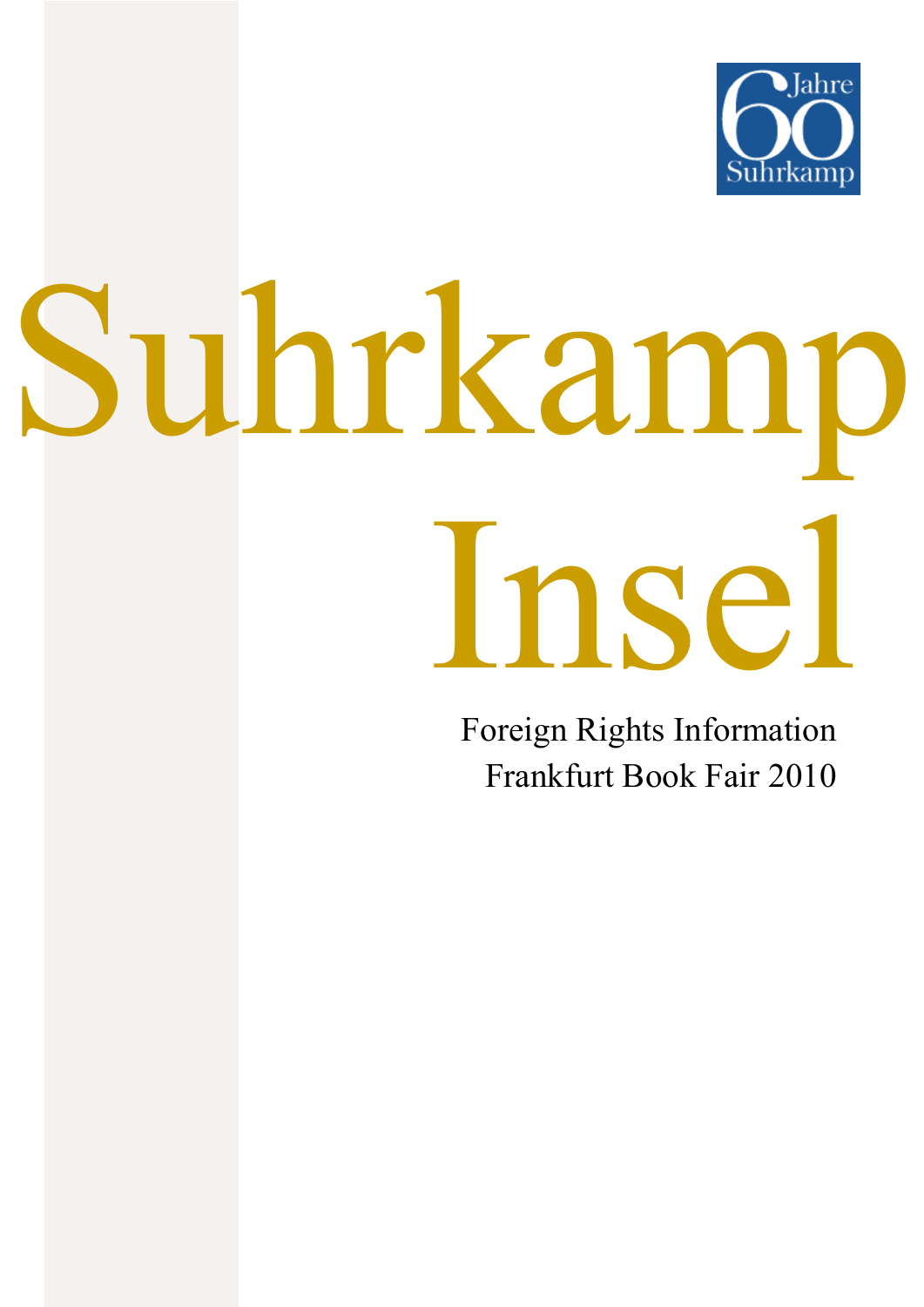**Petra Hardt**  USA, France & Francophonia, Brazil, Israel, Greece Phone +49 30 740744 230 hardt@suhrkamp.de

# **Christoph Hassenzahl**

Scandinavia, Netherlands, France & Francophonia, Poland, Czech Republic, Slovakia, Hungary, Bulgaria, Romania, Moldova, Baltic Countries, Albania, Ukraine, Belarus, Georgia, Armenia, Azerbaidzhan, Kazakstan Phone +49 30 740744 232 hassenzahl@suhrkamp.de

### **Nora Mercurio**

English World, Italy, Spanish World, Portugal Phone +49 30 740744 231 mercurio@suhrkamp.de

# **Manuel Quirin**

Asia, Arabic Countries Phone +49 30 740744 233 quirin@suhrkamp.de

# **Janika Rüter**

Russia, Turkey, Serbia, Croatia, Bosnia, Slovenia, Macedonia, Montenegro Phone +49 30 740744 234 rueter@suhrkamp.de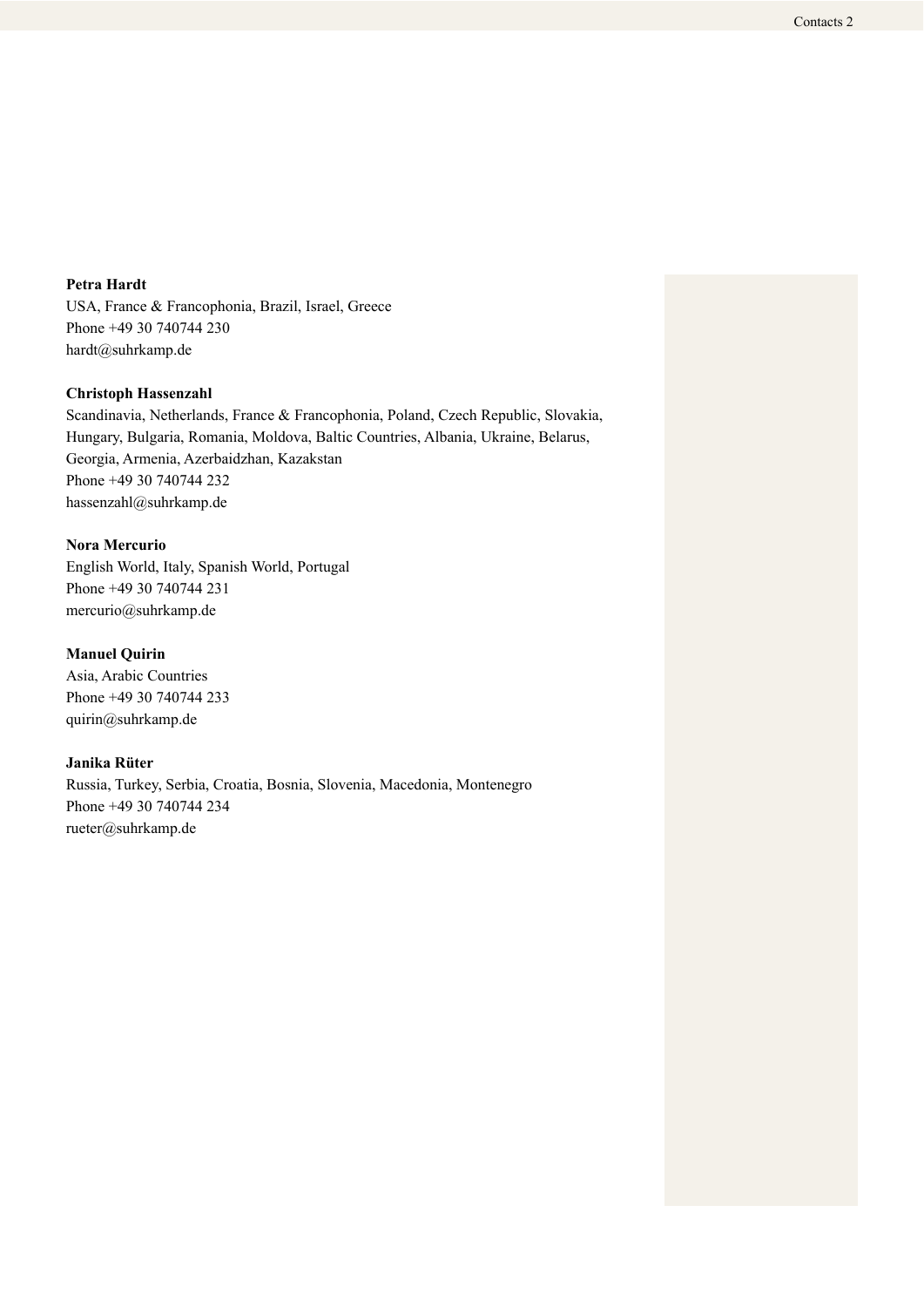# Roman Brinzanik Tobias Hülswitt Will we live forever?

This is an interdisciplinary non-fiction book **containing 14 interviews with leading scien**tists, philosophers and artists about the ra**dical extension of healthy human lifespan and the merging of man and technology. It**  is not science fiction! The interviewees are **international experts from 8 different coun**tries, including the French Nobel Laureate in Chemistry, Jean-Marie Lehn, the stem cell **researcher Hans R. Schöler and the brain researcher Wolf Singer.**

Scientific research about matter, life and intelligence is currently achieving revolutionary results, challenging our notion of the nature of the human body and mind. Based on the potential applications of this knowledge, the inventor and futurologist Ray Kurzweil has a vision of a near future where Artificial Intelligence exceeds the human mind in all fields; where humans merge with technology; where diseases and ageing will be fought by genetic engineering and nanomedicine; and finally, where nobody will have to die by natural causes. To which extent are these predictions based on science, on religious promises of salvation or on science fiction? The novelist Tobias Hülswitt and the physicist Roman Brinzanik conducted interviews with leading scientists. They wanted to find out the current state of science and what the future could realistically look like.

http://www.spiegel.de/ wissenschaft/mensch/0,1518,713327,00.html

http://www.goethe.de/man-and-technology

»Our normal fascination about the future is novelist greatly enhanced when we consider the promise and prospects that an extended life span offers. This valuable collection brings together interviews with top experts from various fields who explore the great risks and opportunities of these prospects.« *Aaron Ben-Ze'ev, President of the University of Haifa*



»Would you like to live for 400 years?«

»I'm not interested in becoming 400 years old.« *Bert Gordijn*, ethicist

»Yeah, longer is better. Plug me in, baby!« *Daan Roosegaarde*, artist

»Sure. But it would be still possible to die? Right?« *Hans-Ulrich Treichel*,

**Roman Brinzanik, Tobias Hülswitt Will we live forever? Conversations about the future of man and technology**  (Original title: Werden wir ewig leben? Gespräche über die Zukunft von Mensch und Technologie) 307 pages Paperback 2010

Summaries in English, French, Polish and Czech available

**Sold to:**  Czech Republic (Kniha Zlin)